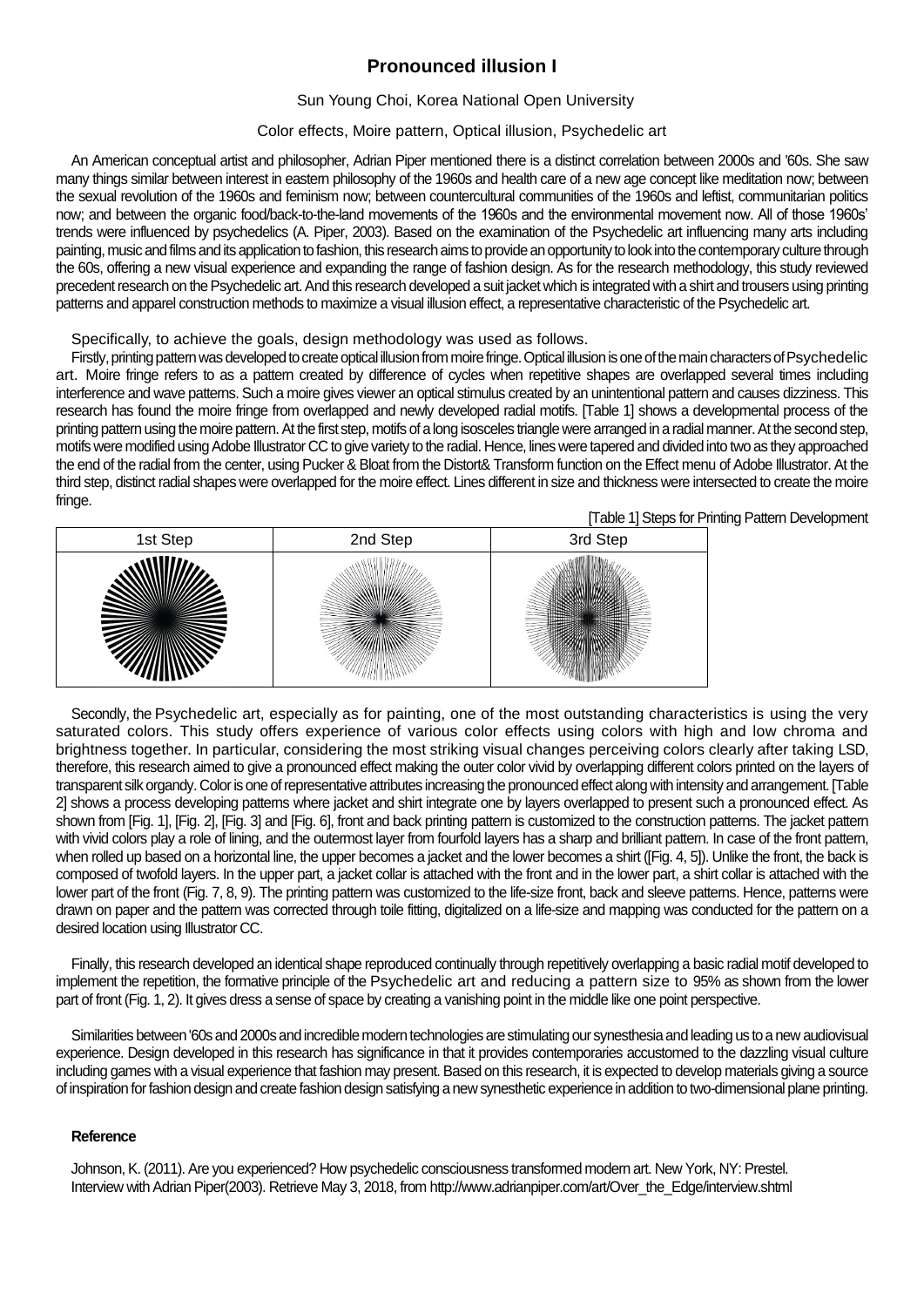## [Table 2] Pattern Development Integrated with Apparel Construction and Final Work